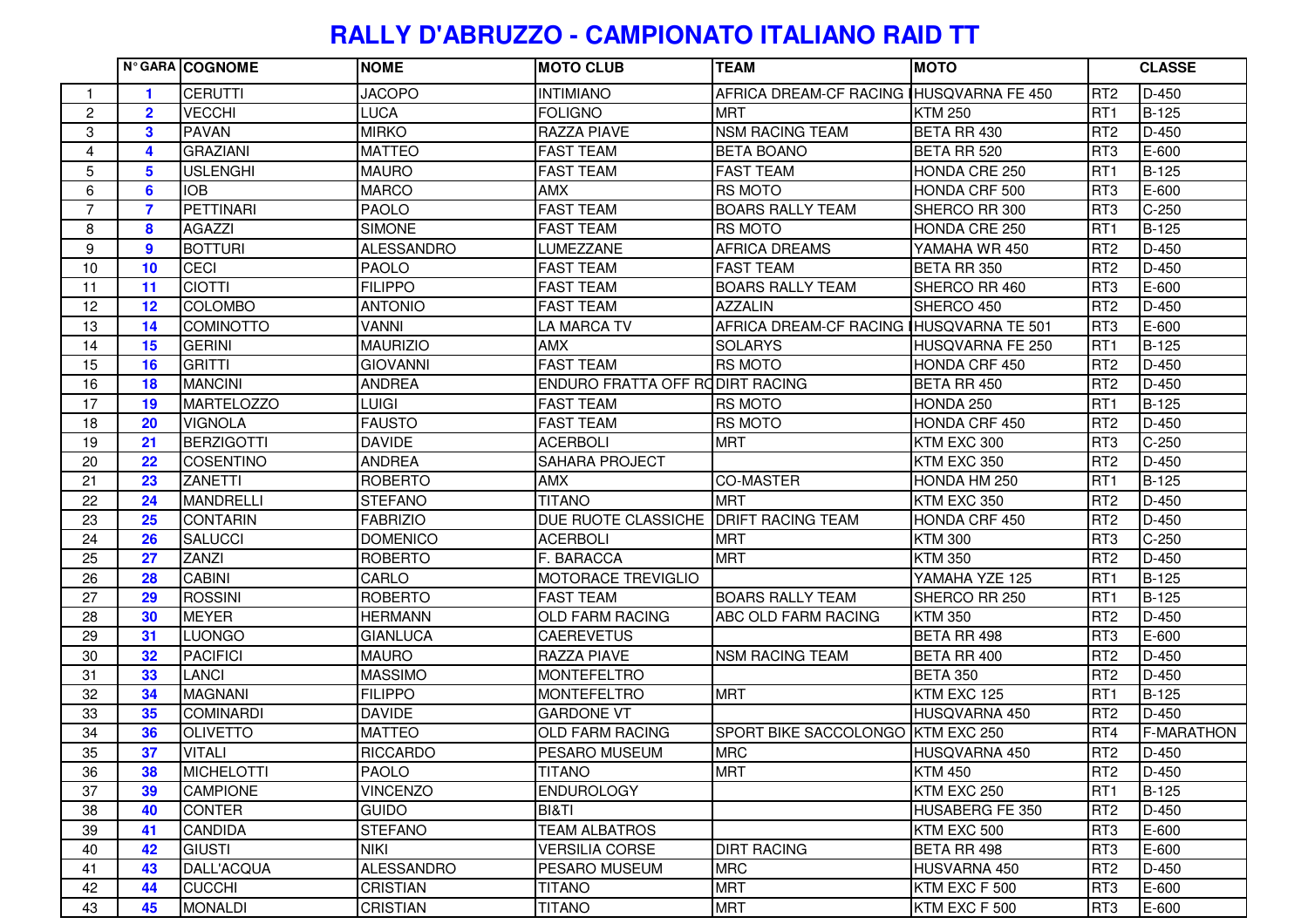| 44 | 46  | <b>CABINI</b>          | <b>RAFFAELLA</b>   | <b>MOTORACE TREVIGLIO</b>            |                                  | YAMAHA YZE 125    | <b>RTF</b>      | <b>AF-FEMMINILE</b> |
|----|-----|------------------------|--------------------|--------------------------------------|----------------------------------|-------------------|-----------------|---------------------|
| 45 | 47  | <b>GHIONE</b>          | <b>SERENA</b>      | <b>OLD FARM RACING</b>               | <b>MRT</b>                       | <b>KTM 250</b>    | <b>RTF</b>      | AF-FEMMINILE        |
| 46 | 48  | <b>MUCCINI</b>         | <b>MASSIMO</b>     | <b>ACERBOLI</b>                      | <b>MRT</b>                       | <b>KTM 450</b>    | RT <sub>2</sub> | $D-450$             |
| 47 | 49  | <b>CUSINI</b>          | <b>ALDO</b>        | <b>FAST TEAM</b>                     |                                  | YAMAHA WR 400     | RT4             | <b>F-MARATHON</b>   |
| 48 | 50  | <b>DESSI'</b>          | <b>MARZIO</b>      | <b>FAST TEAM</b>                     | <b>FAST TEAM</b>                 | KTM EXC 125       | RT <sub>1</sub> | B-125               |
| 49 | 51  | <b>MAURI</b>           | <b>FABIO</b>       | <b>FAST TEAM</b>                     | <b>FAST TEAM</b>                 | YAMAHA WR 250R    | RT4             | <b>F-MARATHON</b>   |
| 50 | 52  | VALSECCHI              | <b>STEFANO</b>     | <b>FAST TEAM</b>                     | <b>FAST TEAM</b>                 | HONDA CRF 450     | RT <sub>2</sub> | $D-450$             |
| 51 | 53  | <b>POLETTI</b>         | <b>DAVIDE</b>      | <b>GRANOZZO</b>                      |                                  | KTM EXC 350       | RT <sub>2</sub> | D-450               |
| 52 | 54  | <b>FRASSINI</b>        | <b>STEFANO</b>     | <b>ISOLA D'ELBA</b>                  |                                  | <b>KTM 250</b>    | RT <sub>1</sub> | B-125               |
| 53 | 55  | <b>BUDELLINI</b>       | <b>RAUL</b>        | <b>MONTEFELTRO</b>                   | <b>BOARS RALLY TEAM</b>          | RIEJU MARATON 125 | RT4             | <b>F-MARATHON</b>   |
| 54 | 56  | <b>CALESINI</b>        | <b>SANDRO</b>      | <b>AMX</b>                           | <b>CO-MASTER</b>                 | <b>KTM 350</b>    | RT <sub>2</sub> | $D-450$             |
| 55 | 57  | <b>BELLINI</b>         | <b>PAOLO</b>       | <b>AMX</b>                           |                                  | KTM EXC 350       | RT <sub>2</sub> | D-450               |
| 56 | 58  | <b>RIZZI</b>           | <b>MATTEO</b>      | <b>AMX</b>                           |                                  | YAMAHA WR 450     | RT <sub>2</sub> | $D-450$             |
| 57 | 59  | <b>MENDOTTI</b>        | <b>PAOLO</b>       | TEAM FIX RACING MOTO 2 STROKE RACING |                                  | <b>KTM 300</b>    | RT <sub>3</sub> | $C-250$             |
| 58 | 60  | <b>FADDA</b>           | <b>ALESSANDRO</b>  | <b>FAST TEAM</b>                     | <b>BOARS RALLY TEAM</b>          | SHERCO RR 300     | RT <sub>2</sub> | $D-450$             |
| 59 | 61  | <b>FESANI</b>          | <b>ANDREA</b>      | <b>FAST TEAM</b>                     | <b>BOARS RALLY TEAM</b>          | SHERCO RR 300     | RT <sub>2</sub> | $D-450$             |
| 60 | 62  | <b>CROCIANI</b>        | <b>GIANLUCA</b>    | <b>FAST TEAM</b>                     | <b>BOARS RALLY TEAM</b>          | SHERCO RR 250     | RT <sub>1</sub> | B-125               |
| 61 | 63  | <b>CARMIGNANI</b>      | <b>DANIELE</b>     | <b>EMPOLI</b>                        | <b>DIRT RACING</b>               | HONDA CRF 250     | RT <sub>1</sub> | B-125               |
| 62 | 64  | <b>MIOTTO</b>          | <b>MIRCO</b>       | <b>RAZZA PIAVE</b>                   | <b>NSM RACING TEAM</b>           | BETA RR 480       | RT <sub>3</sub> | E-600               |
| 63 | 65  | <b>DEL CONTE</b>       | <b>JACOPO</b>      | <b>RAZZA PIAVE</b>                   | <b>NSM RACING TEAM</b>           | BETA RR 300       | RT <sub>3</sub> | $C-250$             |
| 64 | 66  | <b>NAGOSTINIS</b>      | <b>GIANCARLO</b>   | CARNICO                              | <b>NSM RACING TEAM</b>           | HONDA XR 400      | RT4             | <b>F-MARATHON</b>   |
| 65 | 67  | <b>COLMAGRO</b>        | <b>RENATO</b>      | <b>RAZZA PIAVE</b>                   | <b>NSM RACING TEAM</b>           | BETA RR 350       | RT <sub>2</sub> | $D-450$             |
| 66 | 68  | <b>AMBROSI</b>         | <b>MARCO</b>       | <b>RAZZA PIAVE</b>                   | <b>NSM RACING TEAM</b>           | BETA RR 390       | RT <sub>2</sub> | D-450               |
| 67 | 69  | <b>BAZZANI</b>         | <b>GIUSEPPE</b>    | <b>GARDONE VT</b>                    | PATACCA TEAM                     | HUSQVARNA FE 350  | RT <sub>2</sub> | D-450               |
| 68 | 70  | <b>TRONCONI</b>        | <b>ANDREA</b>      | <b>DOGLIANI</b>                      | <b>CALVI SISTEMI</b>             | <b>KTM 350</b>    | RT <sub>2</sub> | $D-450$             |
| 69 | 71  | <b>BARBIERI</b>        | <b>ROBERTO</b>     | <b>GOLDENTYRE RACING</b>             | <b>PRO-AL RACING TEAM</b>        | HONDA CRF 500     | RT <sub>3</sub> | E-600               |
| 70 | 72  | <b>PONTIGGIA</b>       | <b>FILIPPO</b>     | <b>FAST TEAM</b>                     | <b>FAST TEAM</b>                 | <b>KTM 250</b>    | RT <sub>1</sub> | B-125               |
| 71 | 73  | <b>PEDEMONTE</b>       | <b>ANGELO</b>      | <b>MODIGLIANA</b>                    | <b>BOARS RALLY TEAM</b>          | SHERCO 300        | RT <sub>2</sub> | $D-450$             |
| 72 | 74  | <b>GIACHETTI</b>       | <b>WILLY</b>       | <b>ENDUROLOGY</b>                    |                                  | HONDA CRF 300     | RT <sub>2</sub> | D-450               |
| 73 | 75  | <b>BARONI</b>          | <b>STEFANO</b>     | <b>FAST TEAM</b>                     | <b>FAST TEAM</b>                 | BETA RR 350       | RT <sub>2</sub> | $D-450$             |
| 74 | 76  | PRAZZOLI               | <b>MASSIMO</b>     | <b>GOLDENTYRE RACING</b>             |                                  | <b>KTM 250</b>    | RT <sub>1</sub> | B-125               |
| 75 | 77  | <b>FIORENTINI</b>      | <b>GIUSEPPE</b>    | A.M.C. 93                            |                                  | HUSABERG FE 570   | RT <sub>3</sub> | E-600               |
| 76 | 78  | <b>DE FILIPPO</b>      | <b>GAETANO</b>     | <b>CASERTA</b>                       | <b>FUORIGIRI</b>                 | HUSQVARNA FE 350  | RT <sub>2</sub> | D-450               |
| 77 | 79  | <b>ZORLONI</b>         | <b>ALBERTO</b>     | <b>PARINI</b>                        | PRO-AL RACING TEAM               | YAMAHA WR 450     | RT <sub>2</sub> | D-450               |
| 78 | 80  | <b>FRATICELLI</b>      | <b>ENRICO</b>      | COLLEFERRO                           | PIERPAOLI                        | BETA RR 450       | RT <sub>2</sub> | $D-450$             |
| 79 | 81  | <b>BATTISTONI</b>      | <b>DANIELE</b>     | <b>COLLEFERRO</b>                    | PIERPAOLI                        | KTM EXC 300       | RT <sub>3</sub> | $C-250$             |
| 80 | 82  | <b>DEGLI INNOCENTI</b> | <b>ERMANNO</b>     | <b>RAZZA PIAVE</b>                   | <b>AFRICA DREAMS</b>             | HUSQVARNA 450     | RT <sub>2</sub> | $D-450$             |
| 81 | 83  | <b>ANTINUCCI</b>       | <b>MARCO</b>       | <b>SANGEMINI</b>                     | <b>MEDEI CORSE</b>               | BETA RR 480       | RT <sub>3</sub> | E-600               |
| 82 | 84  | <b>DALMASSO</b>        | <b>WALTER</b>      | <b>FAST TEAM</b>                     | <b>FAST TEAM</b>                 | <b>KTM 450</b>    | RT <sub>2</sub> | $D-450$             |
| 83 | 85  | <b>CIRILLO</b>         | <b>MICHELE</b>     | <b>GOLDENTYRE RACING</b>             | PRO-AL RACING TEAM               | HUSQVARNA FE 350  | RT <sub>2</sub> | $D-450$             |
| 84 | 86  | <b>ASTORI</b>          | <b>GIANERNESTO</b> | <b>OLD FARM RACING</b>               | ABC RALLY ACTION TEAM            | <b>KTM 450</b>    | RT <sub>2</sub> | $D-450$             |
| 85 | 87  | <b>DI VINCENZO</b>     | <b>FABRIZIO</b>    | <b>SAHARA PROJECT</b>                |                                  | BETA RR 498       | RT <sub>3</sub> | E-600               |
| 86 | 88  | <b>SALIVA</b>          | <b>VALERIO</b>     | <b>CAEREVETUS</b>                    |                                  | SUZUKIDRZ 400     | RT4             | <b>F-MARATHON</b>   |
| 87 | 89  | SILVESTRI              | <b>PAOLO</b>       | <b>GARDONE V.T.</b>                  | AFRICA DREAM RACING              | HUSQVARNA 450     | RT <sub>2</sub> | $D-450$             |
| 88 | 90  | <b>SCIARINI</b>        | <b>MARCO</b>       | <b>OLD FARM RACING</b>               | ABC OLD FARM RACING              | HONDA CRF 300     | RT <sub>2</sub> | $D-450$             |
| 89 | 91  | <b>CAVICCHI</b>        | <b>ALESSANDRO</b>  | <b>DELLA SUPERBA</b>                 | PRO-AL RACING TEAM               | HUSQVARNA TE125   | RT <sub>1</sub> | B-125               |
| 90 | 101 | FERRARA                | <b>LUCA</b>        | <b>NICO MARTINELLI</b>               | PROGETTO GIOVANI MOTORBETA RR 50 |                   | RT4             | A                   |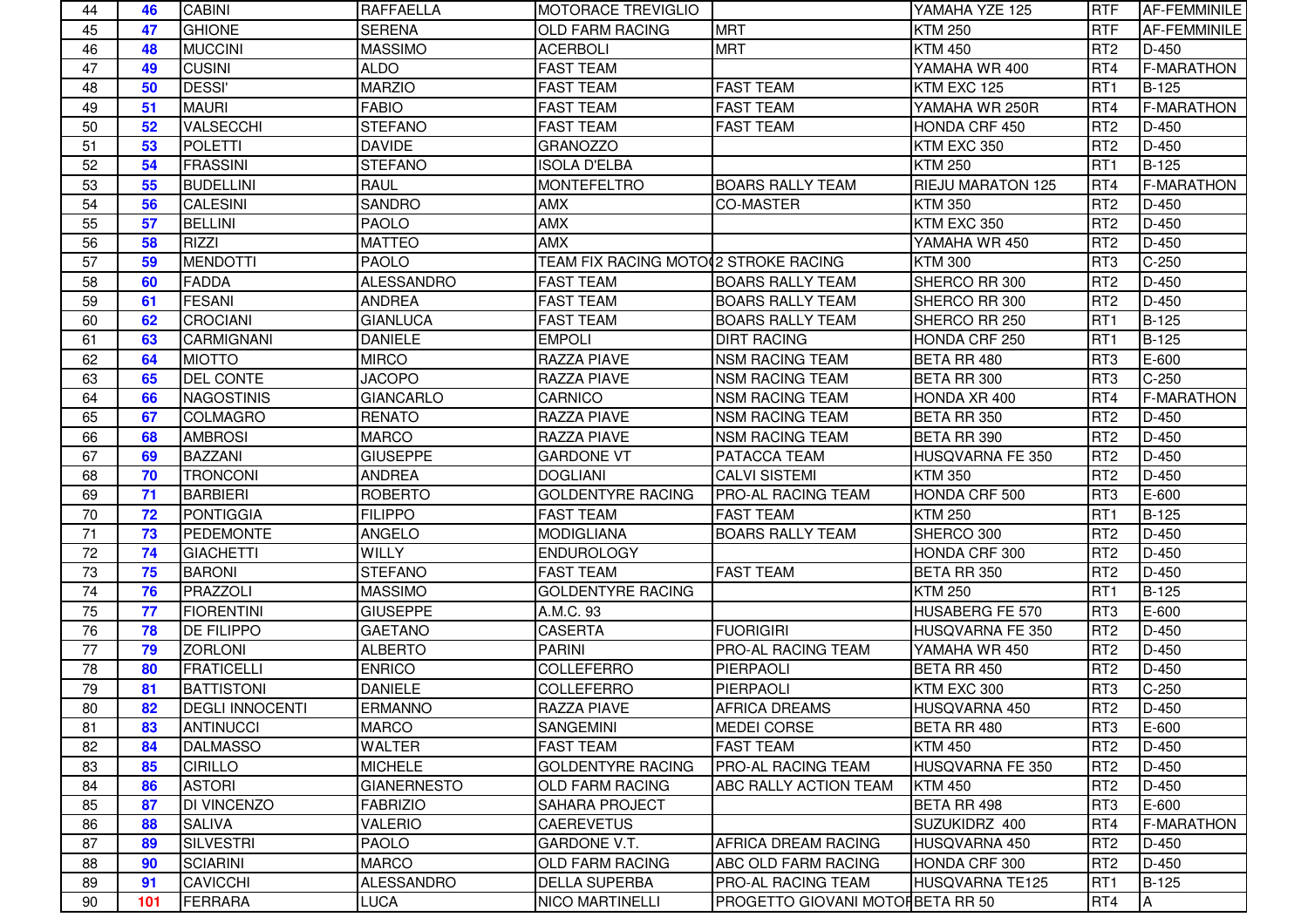| 91  | 102 | <b>PASTORE</b>     | <b>STEFANO</b>    | <b>NICO MARTINELLI</b>                   | PROGETTO GIOVANI ITALIA HONDA HM CRE 50 |                           | RT4             | <b>A</b>     |
|-----|-----|--------------------|-------------------|------------------------------------------|-----------------------------------------|---------------------------|-----------------|--------------|
| 92  | 103 | <b>MENICHINI</b>   | <b>MARCO</b>      | <b>VALDERA</b>                           |                                         | <b>BETA RR 50</b>         | RT4             | A            |
| 93  | 104 | <b>FERRARIS</b>    | NICOLO'           | <b>VALLESCRIVIA</b>                      | MOTOTECNICA RACING                      | <b>BETA 50 RR FACTORY</b> | RT4             | ΙA           |
| 94  | 105 | <b>BRENZ VERCA</b> | <b>SIMONA</b>     | <b>FAST TEAM</b>                         | <b>FAST TEAM</b>                        | KTM EXC 125               | <b>RTF</b>      | AF-FEMMINILE |
| 95  | 106 | <b>CLEMENTI</b>    | <b>FLORENCE</b>   | <b>OLD FARM RACING</b>                   | ABC OLD FARM RACING                     | SHERCO SE 300             | <b>RTF</b>      | AF-FEMMINILE |
| 96  | 107 | <b>GHIRALDINI</b>  | <b>ANNA</b>       | <b>OLD FARM RACING</b>                   | ABC OLD FARM RACING                     | KTM EXC 250               | <b>RTF</b>      | AF-FEMMINILE |
| 97  | 110 | <b>MAGNINI</b>     | <b>BERNARDO</b>   | A. M. COLLI FIORENTINI                   | <b>TEN MOTORSPORT</b>                   | YAMAHA WRF 250            | RT <sub>1</sub> | B-125        |
| 98  | 111 | <b>VEROTTA</b>     | <b>MATTEO</b>     | <b>BELLINZAGO</b>                        | <b>IPERFORMANCE R.T.</b>                | KTM EXC 250               | RT <sub>1</sub> | B-125        |
| 99  | 112 | <b>PICCONI</b>     | <b>MARCO</b>      | <b>SCAG VALCUVIA</b>                     | <b>CF RACING</b>                        | YAMAHA WR 250 F           | RT <sub>1</sub> | B-125        |
| 100 | 113 | <b>ZANZI</b>       | <b>MASSIMO</b>    | F. BARACCA                               | <b>MRT</b>                              | KTM EXC 250               | RT <sub>1</sub> | B-125        |
| 101 | 114 | <b>BENETTI</b>     | <b>FABIO</b>      | <b>FAST TEAM</b>                         | <b>FAST TEAM</b>                        | HONDA RR 250              | RT <sub>1</sub> | B-125        |
| 102 | 115 | <b>ZAMBELLI</b>    | <b>ANDREA</b>     | <b>AMX</b>                               | PRO-AL RACING TEAM                      | YAMAHA 250                | RT <sub>1</sub> | <b>B-125</b> |
| 103 | 116 | <b>VALENTINI</b>   | PIERLUIGI         | <b>PEGASO</b>                            |                                         | KTM EXC 250               | RT <sub>1</sub> | B-125        |
| 104 | 117 | <b>MOLTENI</b>     | <b>LORIS</b>      | <b>OGGIONO</b>                           |                                         | HONDA CRF 250             | RT <sub>1</sub> | B-125        |
| 105 | 118 | <b>CALANDRINI</b>  | <b>GIOVANNI</b>   | <b>FOLIGNO</b>                           |                                         | YAMAHA WR 250             | RT <sub>1</sub> | B-125        |
| 106 | 119 | <b>BROGNOLI</b>    | <b>IVAN</b>       | <b>NICO MARTINELLI</b>                   | PROGETTO GIOVANI MOTORKTM 125           |                           | RT <sub>1</sub> | B-125        |
| 107 | 120 | <b>TREVISAN</b>    | <b>STEFANO</b>    | <b>CHIETI</b>                            |                                         | KTM EXC 250               | RT <sub>1</sub> | <b>B-125</b> |
| 108 | 201 | <b>GILARDI</b>     | CARLO             | <b>FAST TEAM</b>                         | <b>FAST TEAM</b>                        | BETA RR 300               | RT <sub>3</sub> | $C-250$      |
| 109 | 202 | <b>REDAELLI</b>    | <b>DIEGO</b>      | <b>FAST TEAM</b>                         | <b>FAST TEAM</b>                        | KTM EXC 250               | RT <sub>2</sub> | $C-250$      |
| 110 | 203 | <b>BONATO</b>      | <b>ROBERTO</b>    | <b>VIREX PADOVA</b>                      |                                         | KTM 300 EXC               | RT <sub>3</sub> | $C-250$      |
| 111 | 204 | GOI                | <b>MIRKO</b>      | <b>CROSTOLO</b>                          | ABC OLD FARM RACING                     | BETA RR 300               | RT <sub>3</sub> | $C-250$      |
| 112 | 205 | <b>FALAPPI</b>     | <b>MARCO</b>      | <b>OLD FARM RACING</b>                   | ABC OLD FARM RACING                     | <b>KTM 250</b>            | RT <sub>2</sub> | $C-250$      |
| 113 | 206 | <b>LATTERE</b>     | <b>MICHELE</b>    | <b>VALLESCRIVIA</b>                      |                                         | BETA RR 300               | RT <sub>3</sub> | $C-250$      |
| 114 | 207 | PROCACCINI         | <b>EMILIO</b>     | <b>D'IPPOLITO RACING SPOIDIRT RACING</b> |                                         | BETA RR 300               | RT <sub>3</sub> | $C-250$      |
| 115 | 208 | <b>GIORGI</b>      | <b>DAVIDE</b>     | <b>NICO MARTINELLI</b>                   | PROGETTO GIOVANI MOTORKTM 250           |                           | RT <sub>2</sub> | $C-250$      |
| 116 | 209 | LUINI              | <b>GIORGIO</b>    | <b>CARPE DIEM MX</b>                     |                                         | TM 300                    | RT <sub>3</sub> | $C-250$      |
| 117 | 210 | <b>SAMORANI</b>    | <b>ALESSANDRO</b> | <b>TRIVELLA</b>                          |                                         | <b>KTM 300 EXC</b>        | RT <sub>3</sub> | $C-250$      |
| 118 | 211 | <b>PELUSO</b>      | <b>ALESSANDRO</b> | A.M.COLLI FIORENTINI                     | <b>BRT TEAM</b>                         | KTM EXC 300               | RT <sub>3</sub> | $C-250$      |
| 119 | 212 | <b>BEGGIO</b>      | <b>DAVIDE</b>     | <b>AMX</b>                               |                                         | HUSQVARNA TE 250          | RT <sub>3</sub> | $C-250$      |
| 120 | 213 | <b>PONZI</b>       | <b>LIVIO</b>      | <b>BI&amp;TI</b>                         | PIERPAOLI                               | <b>KTM 300</b>            | RT <sub>3</sub> | $C-250$      |
| 121 | 214 | <b>JELINEK</b>     | <b>KARL JASON</b> | <b>BI &amp; TI</b>                       |                                         | BETA RR 300               | RT <sub>3</sub> | $C-250$      |
| 122 | 215 | <b>ROMITI</b>      | <b>ROBERTO</b>    | <b>CALABRIAENDURO</b>                    | <b>DUNAFERMA</b>                        | HUSQVARNA TE 300          | RT <sub>3</sub> | $C-250$      |
| 123 | 216 | <b>FEDELI</b>      | <b>GUIDO</b>      | <b>OLD FARM RACING</b>                   | ABC OLD FARM RACING                     | <b>KTM 250</b>            | RT <sub>2</sub> | $C-250$      |
| 124 | 217 | <b>CECCARELLI</b>  | <b>ANDREA</b>     | PONTE S. GIOVANNI                        | <b>BRUFA</b>                            | <b>BETA 300</b>           | RT <sub>3</sub> | $C-250$      |
| 125 | 218 | <b>NAPPI</b>       | <b>ALFREDO</b>    | LA MARCA TREVIGIANA                      | <b>EUROBIKETEAM</b>                     | HUSQVARNA TE 250          | RT <sub>2</sub> | $C-250$      |
| 126 | 301 | <b>MIOTTO</b>      | <b>ROBERTO</b>    | <b>BELLINZAGO</b>                        |                                         | HUSQVARNA TE 450          | RT <sub>2</sub> | D-450        |
| 127 | 302 | <b>DE LUCA</b>     | <b>CORRADO</b>    | <b>SAHARA PROJECT</b>                    |                                         | HUSQUARNA FE 450          | RT <sub>2</sub> | $D-450$      |
| 128 | 303 | <b>COTTI</b>       | <b>MICHELE</b>    | <b>AMX</b>                               | PRO-AL RACING TEAM                      | <b>HONDA CRF450X</b>      | RT <sub>2</sub> | D-450        |
| 129 | 304 | VALSECCHI          | <b>ANDREA</b>     | <b>FAST TEAM</b>                         | <b>FAST TEAM</b>                        | HUSQVARNA 350             | RT <sub>2</sub> | $D-450$      |
| 130 | 305 | <b>METELLI</b>     | <b>LIVIO</b>      | <b>GARDONE VT</b>                        |                                         | <b>KTM 350</b>            | RT <sub>2</sub> | $D-450$      |
| 131 | 306 | <b>MONTANUCCI</b>  | <b>ALESSANDRO</b> | <b>ENDURO FRATTA OFFRO DIRT RACING</b>   |                                         | <b>BETA 390</b>           | RT <sub>2</sub> | $D-450$      |
| 132 | 307 | <b>MAIOLE</b>      | <b>AGOSTINO</b>   | <b>CASERTA</b>                           | <b>ENDURO TIFATA</b>                    | KTM EXC 350               | RT <sub>2</sub> | $D-450$      |
| 133 | 308 | GIGLIARELLI        | <b>GIACOMO</b>    | PONTE S.GIOVANNI                         | <b>BRUFA</b>                            | HUSABERG 450              | RT <sub>2</sub> | $D-450$      |
| 134 | 309 | <b>SALVATORE</b>   | <b>FABRIZIO</b>   | <b>GARDONE VT</b>                        | PATACCA TEAM                            | YAMAHA 450                | RT <sub>2</sub> | D-450        |
| 135 | 310 | PETRAGLIA          | <b>MICHELE</b>    | <b>CASERTA</b>                           | <b>ENDURO TIFATA</b>                    | HUSQVARNA 450             | RT <sub>2</sub> | D-450        |
| 136 | 311 | <b>BELLIO</b>      | ALESSANDRO        | <b>CAVAMOTOR</b>                         | ABC OLD FARM RACING                     | KTM EXC 350               | RT <sub>2</sub> | D-450        |
| 137 | 312 | <b>GANGI</b>       | <b>LEONARDO</b>   | <b>CAIRO MONTENOTTE</b>                  | PROGETTO GIOVANI MOTOHHUSQVARNA FE 350  |                           | RT <sub>2</sub> | $D-450$      |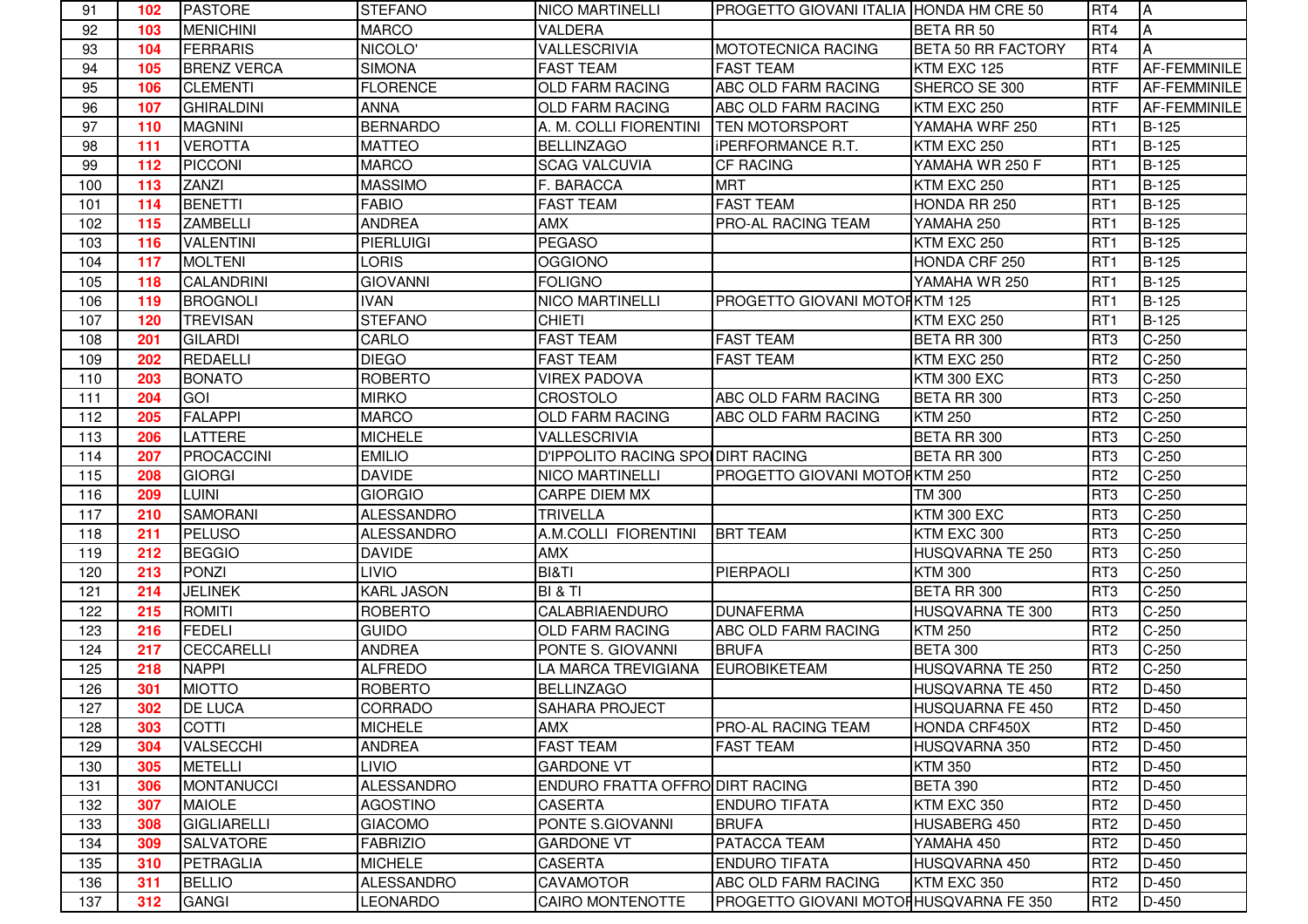| 138 | 313 | <b>MATTIAUDA</b>  | <b>ENZO</b>         | OFF ROAD 2000              | <b>BOANO RACING</b>        | HUSQVARNA 450             | RT <sub>2</sub> | $D-450$           |
|-----|-----|-------------------|---------------------|----------------------------|----------------------------|---------------------------|-----------------|-------------------|
| 139 | 314 | <b>CAROLLO</b>    | <b>ROBERTO</b>      | <b>SCUDERIA DOLOMITI</b>   |                            | <b>KTM 350</b>            | RT <sub>2</sub> | $D-450$           |
| 140 | 315 | <b>TONIOLO</b>    | <b>LORENZO</b>      | <b>MERCALLO</b>            |                            | BETA RR 390               | RT <sub>2</sub> | $D-450$           |
| 141 | 316 | <b>ZANOTTI</b>    | <b>ALEX</b>         | S.MARINO                   | <b>SMR RACING DIVISION</b> | SMR BORA 450              | RT <sub>2</sub> | D-450             |
| 142 | 317 | <b>MANA</b>       | <b>CLAUDIO</b>      | CARMAGNOLA                 | SMR RACING DIVISION        | SMR BORA 450              | RT <sub>2</sub> | D-450             |
| 143 | 318 | <b>POZZO</b>      | <b>GIUSEPPE</b>     | LA MARCA TREVIGIANA        |                            | HUSQVARNA TE 450          | RT <sub>2</sub> | D-450             |
| 144 | 401 | <b>BANDINELLI</b> | <b>DARIO</b>        | DUE DUE DUE                | <b>DIRT RACING</b>         | BETA RR 480               | RT <sub>3</sub> | E-600             |
| 145 | 402 | <b>PEGORARO</b>   | LUCIANO MARIO       | <b>VALDIBURE PISTOIESE</b> | <b>DIRT RACING</b>         | BETA RR 490               | RT <sub>3</sub> | E-600             |
| 146 | 403 | <b>PALMA</b>      | <b>MICHELE</b>      | PONTE S.GIOVANNI           | <b>BRUFA</b>               | BETA RR 525               | RT <sub>3</sub> | E-600             |
| 147 | 404 | <b>ARLATI</b>     | <b>VINCENZO</b>     | <b>BERGAMO</b>             |                            | HUSABERG 501              | RT <sub>3</sub> | E-600             |
| 148 | 405 | <b>MARINELLO</b>  | <b>LUCA</b>         | <b>LA MARCA TV</b>         | <b>DIRT RACING</b>         | BETA RR 498               | RT <sub>3</sub> | E-600             |
| 149 | 406 | <b>MANARA</b>     | <b>ENRICO</b>       | CANGURO                    | <b>CABUTTI</b>             | KTM EXC 530               | RT <sub>3</sub> | E-600             |
| 150 | 407 | <b>UBERTI</b>     | <b>ALESSANDRO</b>   | <b>GARDONE VT</b>          | <b>RS MOTO</b>             | HONDA HM 490              | RT <sub>3</sub> | E-600             |
| 151 | 408 | <b>DELL'AMICO</b> | <b>ANDREA</b>       | <b>VALDERA</b>             |                            | <b>BETA RR 498</b>        | RT <sub>3</sub> | E-600             |
| 152 | 409 | <b>PIETRONI</b>   | <b>MATTEO</b>       | VALDERA                    |                            | BETA RR 500               | RT <sub>3</sub> | E-600             |
| 153 | 410 | <b>GASPARI</b>    | <b>DAVIDE</b>       | CROSTOLO                   |                            | <b>KTM 500</b>            | RT <sub>3</sub> | E-600             |
| 154 | 501 | <b>PAVONI</b>     | <b>PAOLO</b>        | <b>OLD FARM RACING</b>     | ABC OLD FARM RACING        | HONDA XR 600              | RT4             | <b>F-MARATHON</b> |
| 155 | 502 | <b>BARBIERI</b>   | <b>FULVIO</b>       | <b>GOLDENTYRE RACING</b>   | <b>PRO-AL RACING TEAM</b>  | HONDA CR 250              | RT4             | <b>F-MARATHON</b> |
| 156 | 503 | <b>PELLETTI</b>   | <b>MAURIZIO</b>     | <b>FOLIGNO</b>             |                            | YAMAHA WR 250R            | RT4             | <b>F-MARATHON</b> |
| 157 | 504 | <b>FANTAUZZI</b>  | <b>ROBERTO</b>      | <b>COLLEFERRO</b>          | PIERPAOLI                  | YAMAHA WR 400             | RT4             | <b>F-MARATHON</b> |
| 158 | 505 | <b>ALLEGRA</b>    | <b>PAOLO</b>        | <b>FIRENZE</b>             | <b>DIRT RACING</b>         | <b>BETA XTRAINER 300</b>  | RT4             | <b>F-MARATHON</b> |
| 159 | 506 | <b>CAMPIGOTTO</b> | <b>FRANCO</b>       | <b>SCUDERIA DOLOMITI</b>   |                            | HONDA XR 400              | RT4             | <b>F-MARATHON</b> |
| 160 | 601 | <b>ERCOLI</b>     | <b>EROS</b>         | <b>OLD FARM RACING</b>     | ABC OLD FARM RACING        | HONDA AFRICA TWIN 650 RT4 |                 | G-1000            |
| 161 | 602 | <b>FIGNANI</b>    | <b>MASSIMILIANO</b> | <b>OLD FARM RACING</b>     | ABC OLD FARM RACING        | HONDA AT 750              | RT4             | G-1000            |
| 162 | 603 | <b>DEVALLE</b>    | <b>ALESSANDRO</b>   | <b>DOGLIANI</b>            | ABC OLD FARM RACING        | <b>KTM 950</b>            | RT4             | G-1000            |
| 163 | 701 | <b>CAPELLI</b>    | <b>STEFANO</b>      | <b>ELITRANS</b>            |                            | KTM EXC 450               | <b>RTS</b>      | <b>SPORT</b>      |
| 164 | 702 | <b>GOLZI</b>      | <b>ENRICO</b>       | <b>ELITRANS</b>            |                            | HUSABERG 390              | <b>RTS</b>      | <b>SPORT</b>      |
| 165 | 703 | <b>BAGLI</b>      | <b>MARIO</b>        | <b>ACERBOLI</b>            | <b>MRT</b>                 | KTM EXC 450               | <b>RTS</b>      | <b>SPORT</b>      |
| 166 | 704 | <b>FARINA</b>     | <b>JURI</b>         | <b>UMBRIA</b>              |                            | HUSQVARNA TE 510          | <b>RTS</b>      | <b>SPORT</b>      |
| 167 | 705 | <b>GIGLIOTTI</b>  | <b>ALESSIO</b>      | <b>UMBRIA</b>              |                            | YAMAHA WRF 450            | <b>RTS</b>      | <b>SPORT</b>      |
| 168 | 706 | <b>RUBEGNI</b>    | <b>NIKO</b>         | <b>UMBRIA</b>              |                            | YAMAHA 450                | <b>RTS</b>      | <b>SPORT</b>      |
| 169 | 707 | <b>VILLA</b>      | <b>MANUEL</b>       | <b>AMX</b>                 |                            | <b>HUSQVARNA TE 250</b>   | <b>RTS</b>      | <b>SPORT</b>      |
| 170 | 708 | <b>FARINAZZO</b>  | <b>ENRICO</b>       | CROSTOLO                   |                            | SHERCO 250                | <b>RTS</b>      | <b>SPORT</b>      |
| 171 | 709 | <b>BOILA</b>      | <b>DANIELE</b>      | ENDURO FRATTA OFF ROAD     |                            | BETA RR 390               | <b>RTS</b>      | <b>SPORT</b>      |
| 172 | 710 | <b>RINALDI</b>    | <b>ROBERTO</b>      | <b>SIMONCINI RACING</b>    |                            | <b>BETA 390</b>           | <b>RTS</b>      | <b>SPORT</b>      |
| 173 | 711 | <b>ROSSINI</b>    | <b>FABIO</b>        | <b>FAST TEAM</b>           | <b>FAST TEAM</b>           | <b>KTM 450</b>            | <b>RTS</b>      | <b>SPORT</b>      |
| 174 | 712 | PASQUALETTI       | <b>PIERO</b>        | <b>VALDERA</b>             |                            | FANTIC CABALLERO 125 RTS  |                 | <b>SPORT</b>      |
| 175 | 713 | <b>PARCA</b>      | <b>SIMONE</b>       | <b>DELLA FUTA</b>          |                            | BETA RR 450               | <b>RTS</b>      | <b>SPORT</b>      |
| 176 | 714 | LANDINI           | <b>STEFANO</b>      | <b>MODIGLIANA</b>          | AFRICA DREAM RACING        | <b>KTM 300</b>            | <b>RTS</b>      | <b>SPORT</b>      |
| 177 | 715 | <b>CINIELLO</b>   | <b>PASQUALE</b>     | <b>SCAG VALCUVI</b>        | <b>IPERFORMANCE R.T.</b>   | KTM EXC-F 250             | <b>RTS</b>      | <b>SPORT</b>      |
| 178 | 716 | <b>FACCIO</b>     | <b>MARCO</b>        | <b>BELLINZAGO</b>          | <b>iPERFORMANCE R.T.</b>   | HUSABERG FE 501           | <b>RTS</b>      | <b>SPORT</b>      |
| 179 | 717 | <b>BARCHIESI</b>  | <b>ALESSANDRO</b>   | <b>RUN X FUN</b>           |                            | KAWASAKY KLX 450          | <b>RTS</b>      | <b>SPORT</b>      |
| 180 | 718 | <b>BISI</b>       | <b>CLAUDIO</b>      | <b>FAST TEAM</b>           | <b>FAST TEAM</b>           | BETA RR 400               | <b>RTS</b>      | <b>SPORT</b>      |
| 181 | 719 | <b>MENICHINI</b>  | <b>LUCA</b>         | VALDERA                    |                            | HONDA CRF 250             | <b>RTS</b>      | <b>SPORT</b>      |
| 182 | 720 | <b>BARCHIESI</b>  | <b>PAOLO</b>        | CARPE DIEM MX              |                            | SUZUKI DRZ 400            | <b>RTS</b>      | <b>SPORT</b>      |
| 183 | 721 | DALL'OLIO         | <b>NICOLA</b>       | <b>CROSTOLO</b>            |                            | KTM 450 EXC               | <b>RTS</b>      | <b>SPORT</b>      |
| 184 | 722 | <b>GOVI</b>       | <b>DAVIDE</b>       | CROSTOLO                   |                            | BETA RR 450               | <b>RTS</b>      | <b>SPORT</b>      |